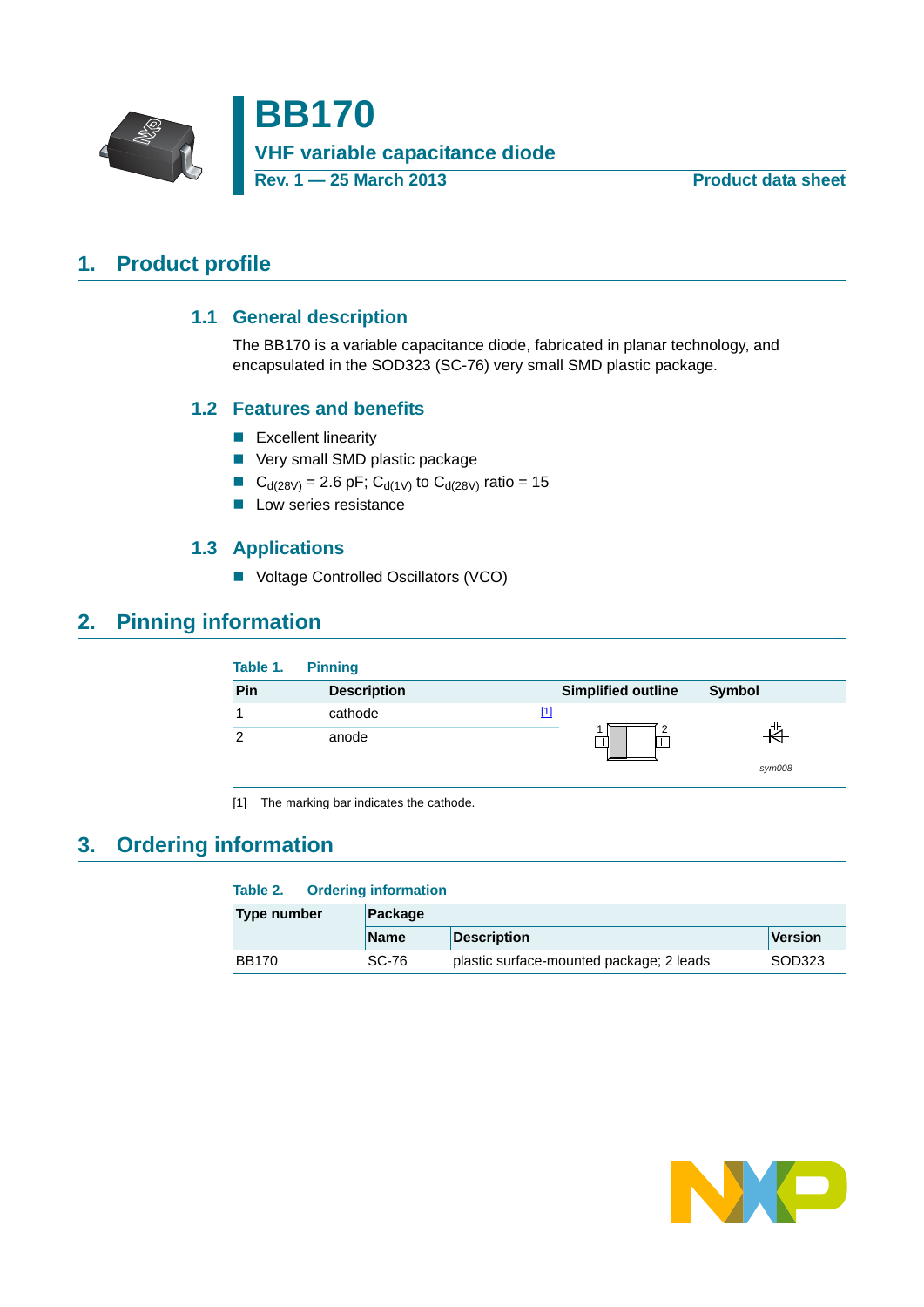### <span id="page-1-2"></span>**4. Marking**

| Table 3. Marking |                     |
|------------------|---------------------|
| Type number      | <b>Marking code</b> |
| <b>BB170</b>     | 4H                  |

### <span id="page-1-3"></span>**5. Limiting values**

| Table 4. | <b>Limiting values</b>                     |  |
|----------|--------------------------------------------|--|
|          | In accordance with the Absolute Maximum Ra |  |

| In accordance with the Absolute Maximum Rating System (IEC 60134). |                      |                   |                          |        |      |
|--------------------------------------------------------------------|----------------------|-------------------|--------------------------|--------|------|
| <b>Symbol</b>                                                      | <b>Parameter</b>     | <b>Conditions</b> | Min                      | Max    | Unit |
| $\mathsf{V}_\mathsf{R}$                                            | reverse voltage      |                   |                          | 30     |      |
| ١F                                                                 | forward current      |                   | $\overline{\phantom{0}}$ | 20     | mA   |
| $T_{\text{stg}}$                                                   | storage temperature  |                   | $-55$                    | $+150$ | °C   |
|                                                                    | junction temperature |                   | $-55$                    | $+125$ | °C   |

### <span id="page-1-4"></span>**6. Characteristics**

#### **Table 5. Characteristics**

 $T_j = 25$  °C unless otherwise specified.

| Symbol                 | <b>Parameter</b>                         | <b>Conditions</b>                     |                         | Min            |                          | Typ Max Unit |    |
|------------------------|------------------------------------------|---------------------------------------|-------------------------|----------------|--------------------------|--------------|----|
| $I_R$                  | reverse current                          | $V_R = 30 V$                          | $\boxed{1}$ $\boxed{1}$ |                | $\blacksquare$           | 10           | nA |
|                        |                                          | $V_R = 30 V$ ; T <sub>i</sub> = 85 °C | $\boxed{1}$ $\boxed{1}$ |                | $\blacksquare$           | 200          | nA |
| $r_{\rm s}$            | diode series resistance                  | f = 100 MHz; $C_d$ = 12 pF            |                         | $\blacksquare$ | $\overline{\phantom{a}}$ | 0.9          | Ω  |
| $C_d$                  | diode capacitance                        | $f = 1$ MHz                           | $[2]$                   |                |                          |              |    |
|                        |                                          | $V_R = 1 V$                           |                         | $36.8 -$       |                          | 41.8 pF      |    |
|                        |                                          | $V_{\rm R} = 28$ V                    |                         | $2.4^{\circ}$  |                          | 2.6 2.75 pF  |    |
| $C_{d(1V)}/C_{d(28V)}$ | diode capacitance ratio<br>(1 V to 28 V) | $f = 1$ MHz                           |                         | 14.5 15        |                          | $\sim$       |    |

<span id="page-1-0"></span>[1] See [Figure 2.](#page-2-0)

<span id="page-1-1"></span>[2] See [Figure 1](#page-2-1) and [Figure 3](#page-2-2).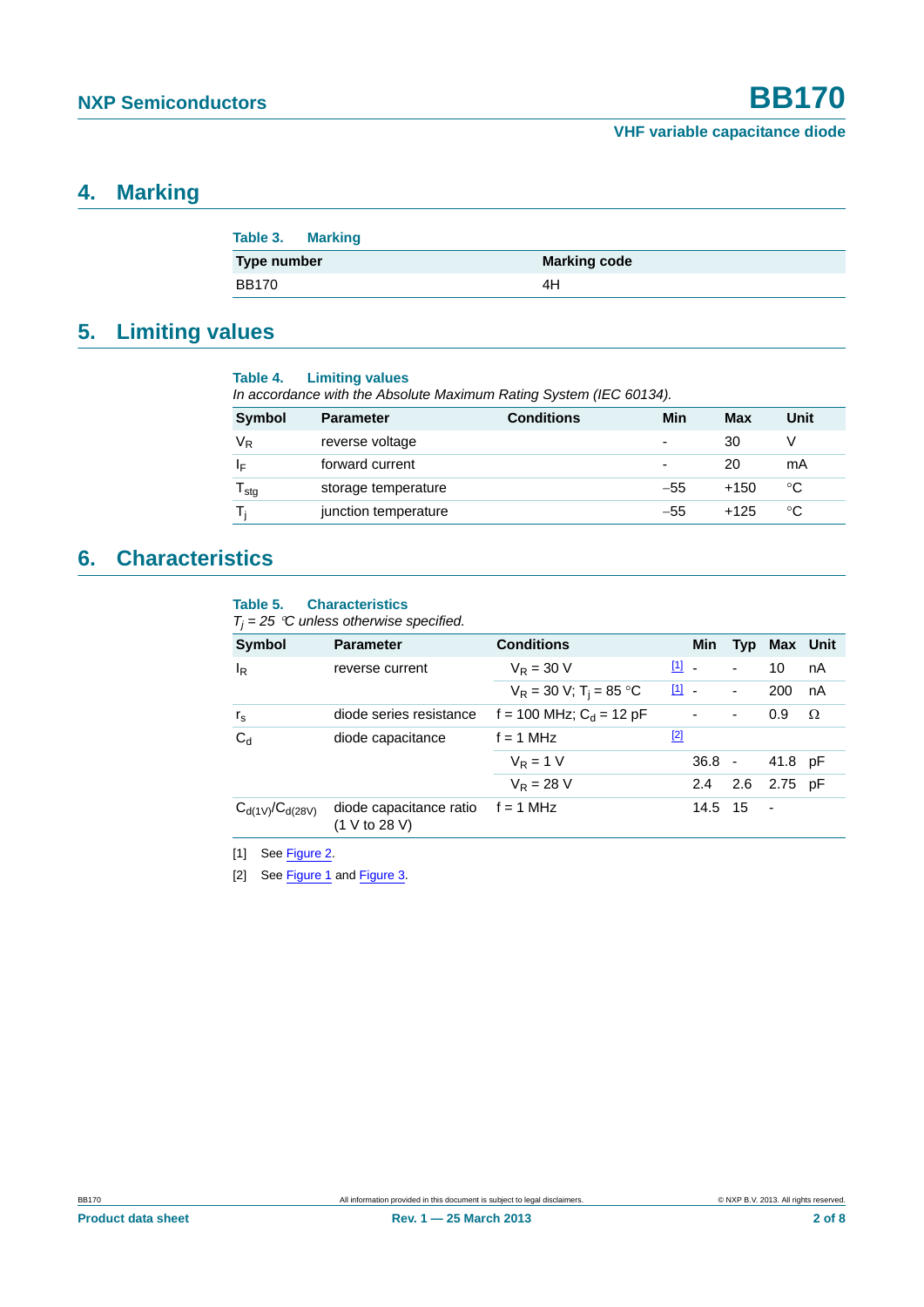# **NXP Semiconductors BB170**

#### <span id="page-2-2"></span>**VHF variable capacitance diode**

<span id="page-2-1"></span><span id="page-2-0"></span>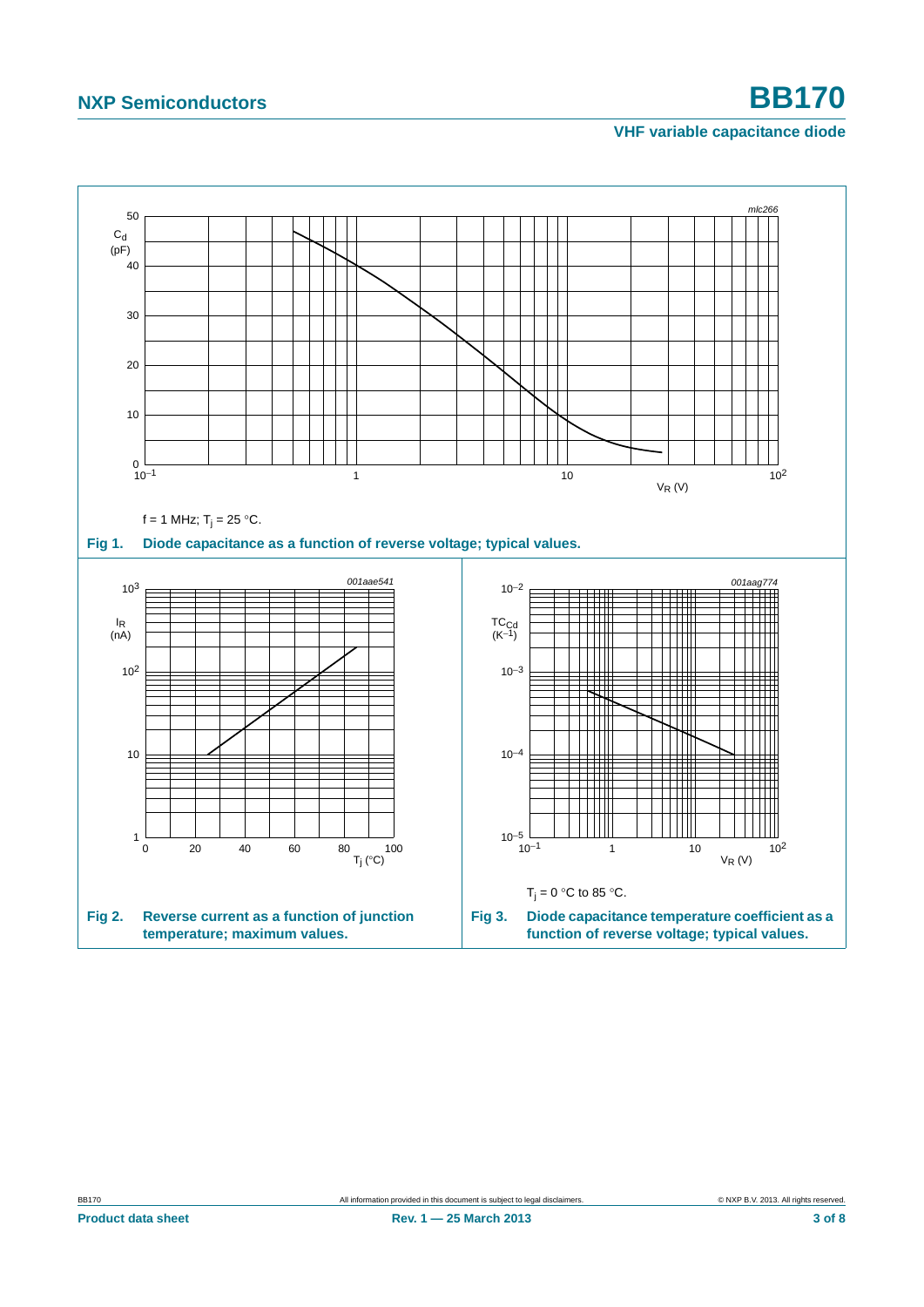**VHF variable capacitance diode**

### <span id="page-3-0"></span>**7. Package outline**



#### **Fig 4. Package outline SOD323 (SC-76)**

BB170 **All information provided in this document is subject to legal disclaimers.** © NXP B.V. 2013. All rights reserved.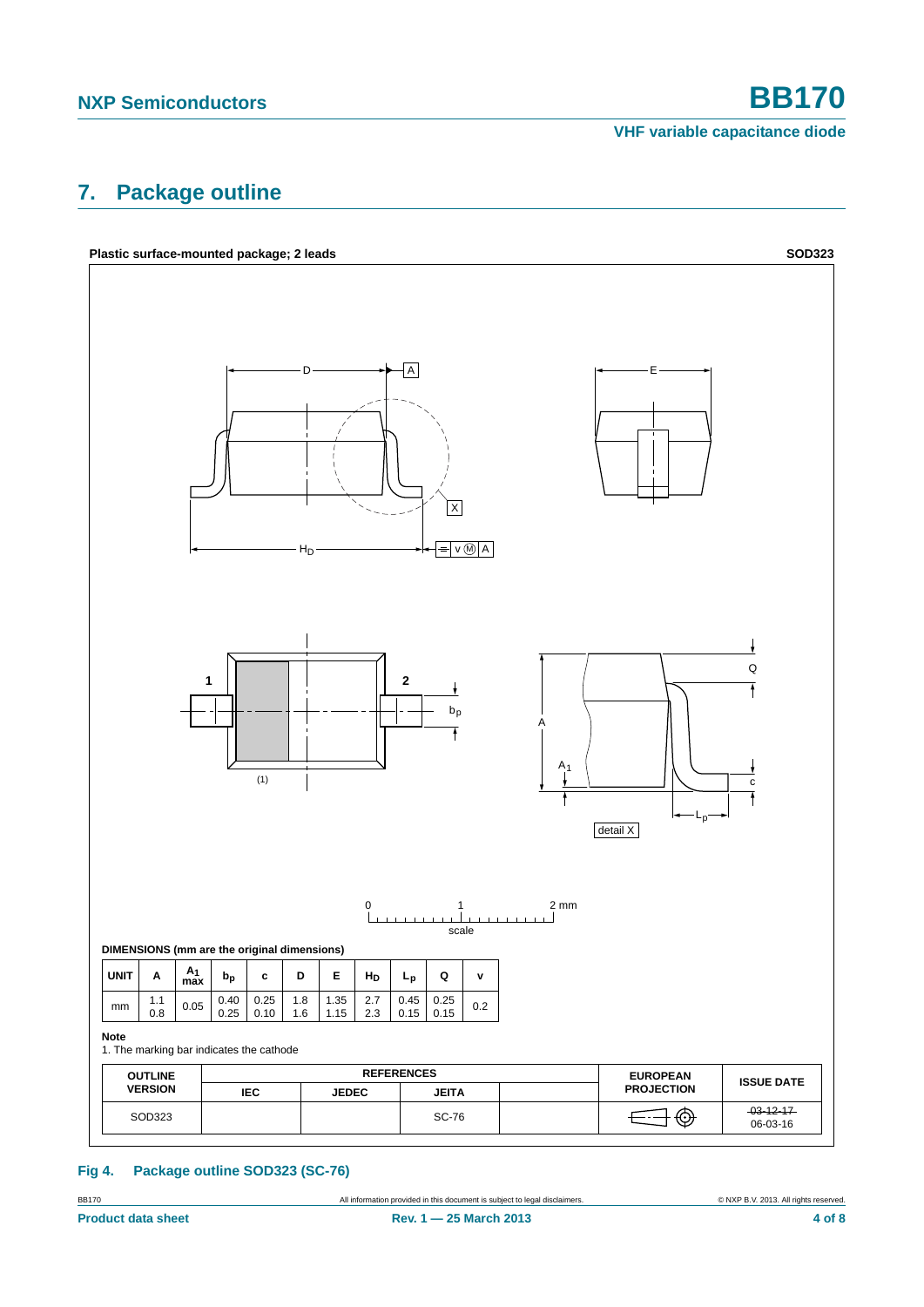## <span id="page-4-0"></span>**8. Abbreviations**

| Table 6.   | <b>Abbreviations</b>          |  |
|------------|-------------------------------|--|
| Acronym    | <b>Description</b>            |  |
| <b>SMD</b> | <b>Surface Mounted Device</b> |  |
| VHF        | Very High Frequency           |  |

# <span id="page-4-1"></span>**9. Revision history**

| Table 7.<br><b>Revision history</b> |              |                    |                      |                          |  |
|-------------------------------------|--------------|--------------------|----------------------|--------------------------|--|
| Document ID                         | Release date | Data sheet status  | <b>Change notice</b> | <b>Supersedes</b>        |  |
| BB170 v.1                           | 20130325     | Product data sheet | $\overline{a}$       | $\overline{\phantom{a}}$ |  |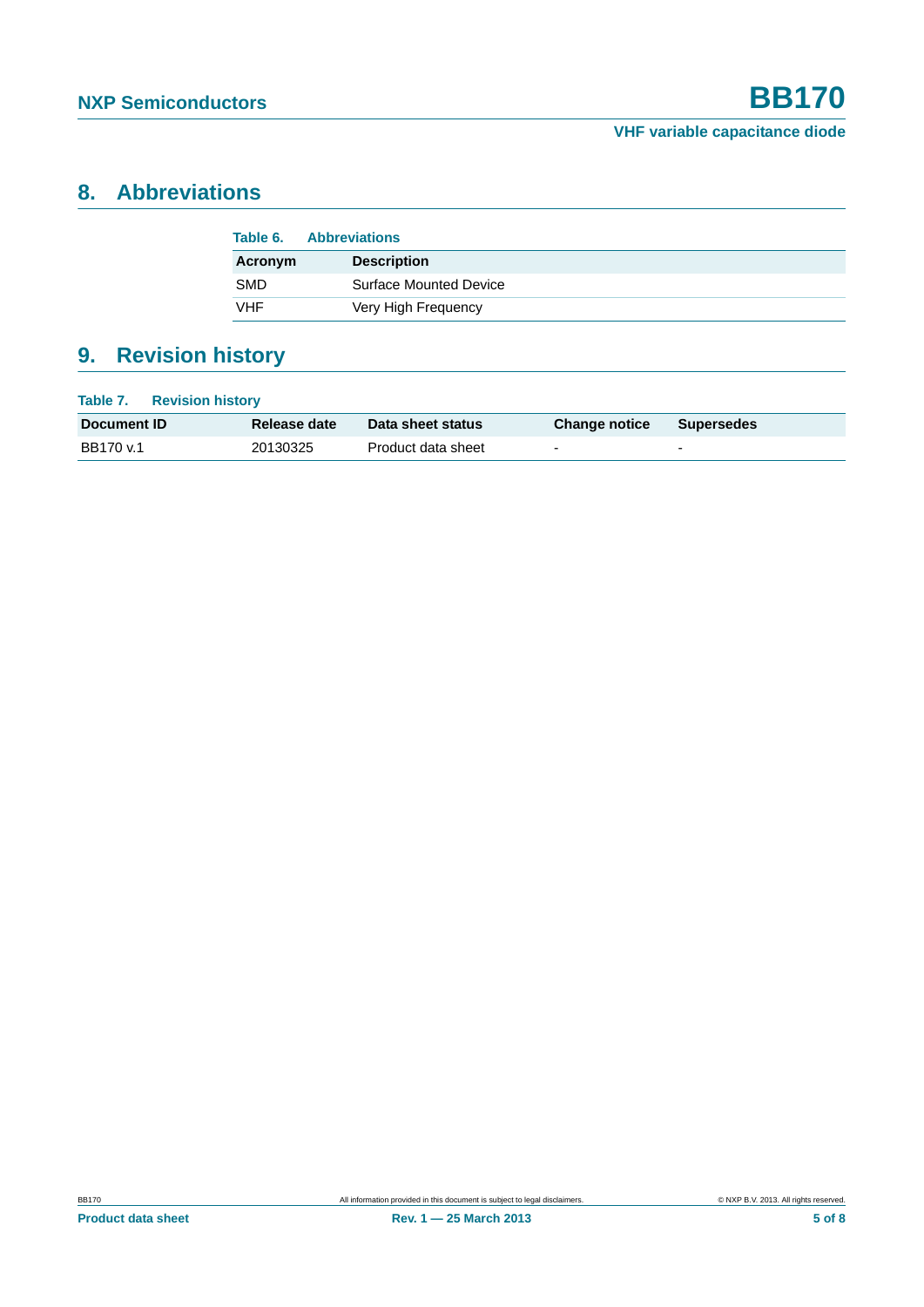### <span id="page-5-0"></span>**10. Legal information**

#### <span id="page-5-1"></span>**10.1 Data sheet status**

| Document status[1][2]          | Product status <sup>[3]</sup> | <b>Definition</b>                                                                     |
|--------------------------------|-------------------------------|---------------------------------------------------------------------------------------|
| Objective [short] data sheet   | Development                   | This document contains data from the objective specification for product development. |
| Preliminary [short] data sheet | Qualification                 | This document contains data from the preliminary specification.                       |
| Product [short] data sheet     | Production                    | This document contains the product specification.                                     |

[1] Please consult the most recently issued document before initiating or completing a design.

[2] The term 'short data sheet' is explained in section "Definitions".

[3] The product status of device(s) described in this document may have changed since this document was published and may differ in case of multiple devices. The latest product status<br>information is available on the Intern

#### <span id="page-5-2"></span>**10.2 Definitions**

**Draft —** The document is a draft version only. The content is still under internal review and subject to formal approval, which may result in modifications or additions. NXP Semiconductors does not give any representations or warranties as to the accuracy or completeness of information included herein and shall have no liability for the consequences of use of such information.

**Short data sheet —** A short data sheet is an extract from a full data sheet with the same product type number(s) and title. A short data sheet is intended for quick reference only and should not be relied upon to contain detailed and full information. For detailed and full information see the relevant full data sheet, which is available on request via the local NXP Semiconductors sales office. In case of any inconsistency or conflict with the short data sheet, the full data sheet shall prevail.

**Product specification —** The information and data provided in a Product data sheet shall define the specification of the product as agreed between NXP Semiconductors and its customer, unless NXP Semiconductors and customer have explicitly agreed otherwise in writing. In no event however, shall an agreement be valid in which the NXP Semiconductors product is deemed to offer functions and qualities beyond those described in the Product data sheet.

#### <span id="page-5-3"></span>**10.3 Disclaimers**

**Limited warranty and liability —** Information in this document is believed to be accurate and reliable. However, NXP Semiconductors does not give any representations or warranties, expressed or implied, as to the accuracy or completeness of such information and shall have no liability for the consequences of use of such information. NXP Semiconductors takes no responsibility for the content in this document if provided by an information source outside of NXP Semiconductors.

In no event shall NXP Semiconductors be liable for any indirect, incidental, punitive, special or consequential damages (including - without limitation - lost profits, lost savings, business interruption, costs related to the removal or replacement of any products or rework charges) whether or not such damages are based on tort (including negligence), warranty, breach of contract or any other legal theory.

Notwithstanding any damages that customer might incur for any reason whatsoever, NXP Semiconductors' aggregate and cumulative liability towards customer for the products described herein shall be limited in accordance with the *Terms and conditions of commercial sale* of NXP Semiconductors.

**Right to make changes —** NXP Semiconductors reserves the right to make changes to information published in this document, including without limitation specifications and product descriptions, at any time and without notice. This document supersedes and replaces all information supplied prior to the publication hereof.

**Suitability for use —** NXP Semiconductors products are not designed, authorized or warranted to be suitable for use in life support, life-critical or safety-critical systems or equipment, nor in applications where failure or malfunction of an NXP Semiconductors product can reasonably be expected to result in personal injury, death or severe property or environmental damage. NXP Semiconductors and its suppliers accept no liability for inclusion and/or use of NXP Semiconductors products in such equipment or applications and therefore such inclusion and/or use is at the customer's own risk.

**Applications —** Applications that are described herein for any of these products are for illustrative purposes only. NXP Semiconductors makes no representation or warranty that such applications will be suitable for the specified use without further testing or modification.

Customers are responsible for the design and operation of their applications and products using NXP Semiconductors products, and NXP Semiconductors accepts no liability for any assistance with applications or customer product design. It is customer's sole responsibility to determine whether the NXP Semiconductors product is suitable and fit for the customer's applications and products planned, as well as for the planned application and use of customer's third party customer(s). Customers should provide appropriate design and operating safeguards to minimize the risks associated with their applications and products.

NXP Semiconductors does not accept any liability related to any default. damage, costs or problem which is based on any weakness or default in the customer's applications or products, or the application or use by customer's third party customer(s). Customer is responsible for doing all necessary testing for the customer's applications and products using NXP Semiconductors products in order to avoid a default of the applications and the products or of the application or use by customer's third party customer(s). NXP does not accept any liability in this respect.

**Limiting values —** Stress above one or more limiting values (as defined in the Absolute Maximum Ratings System of IEC 60134) will cause permanent damage to the device. Limiting values are stress ratings only and (proper) operation of the device at these or any other conditions above those given in the Recommended operating conditions section (if present) or the Characteristics sections of this document is not warranted. Constant or repeated exposure to limiting values will permanently and irreversibly affect the quality and reliability of the device.

**Terms and conditions of commercial sale —** NXP Semiconductors products are sold subject to the general terms and conditions of commercial sale, as published at<http://www.nxp.com/profile/terms>, unless otherwise agreed in a valid written individual agreement. In case an individual agreement is concluded only the terms and conditions of the respective agreement shall apply. NXP Semiconductors hereby expressly objects to applying the customer's general terms and conditions with regard to the purchase of NXP Semiconductors products by customer.

**No offer to sell or license —** Nothing in this document may be interpreted or construed as an offer to sell products that is open for acceptance or the grant, conveyance or implication of any license under any copyrights, patents or other industrial or intellectual property rights.

BB170 All information provided in this document is subject to legal disclaimers. © NXP B.V. 2013. All rights reserved.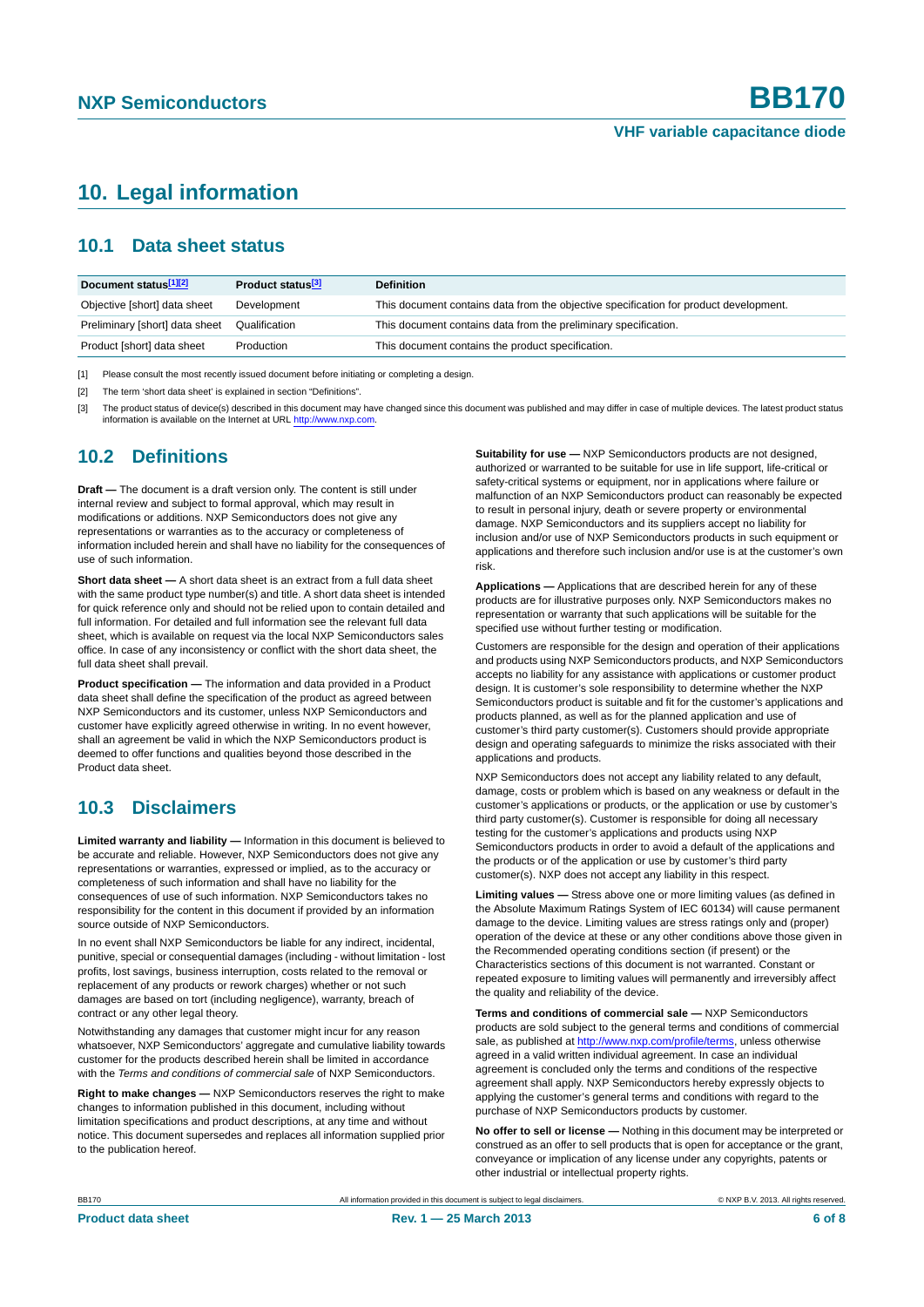#### **VHF variable capacitance diode**

**Export control —** This document as well as the item(s) described herein may be subject to export control regulations. Export might require a prior authorization from competent authorities.

**Non-automotive qualified products —** Unless this data sheet expressly states that this specific NXP Semiconductors product is automotive qualified, the product is not suitable for automotive use. It is neither qualified nor tested in accordance with automotive testing or application requirements. NXP Semiconductors accepts no liability for inclusion and/or use of non-automotive qualified products in automotive equipment or applications.

In the event that customer uses the product for design-in and use in automotive applications to automotive specifications and standards, customer (a) shall use the product without NXP Semiconductors' warranty of the product for such automotive applications, use and specifications, and (b) whenever customer uses the product for automotive applications beyond

NXP Semiconductors' specifications such use shall be solely at customer's own risk, and (c) customer fully indemnifies NXP Semiconductors for any liability, damages or failed product claims resulting from customer design and use of the product for automotive applications beyond NXP Semiconductors' standard warranty and NXP Semiconductors' product specifications.

**Translations —** A non-English (translated) version of a document is for reference only. The English version shall prevail in case of any discrepancy between the translated and English versions.

#### <span id="page-6-0"></span>**10.4 Trademarks**

Notice: All referenced brands, product names, service names and trademarks are the property of their respective owners.

### <span id="page-6-1"></span>**11. Contact information**

For more information, please visit: **http://www.nxp.com**

For sales office addresses, please send an email to: **salesaddresses@nxp.com**